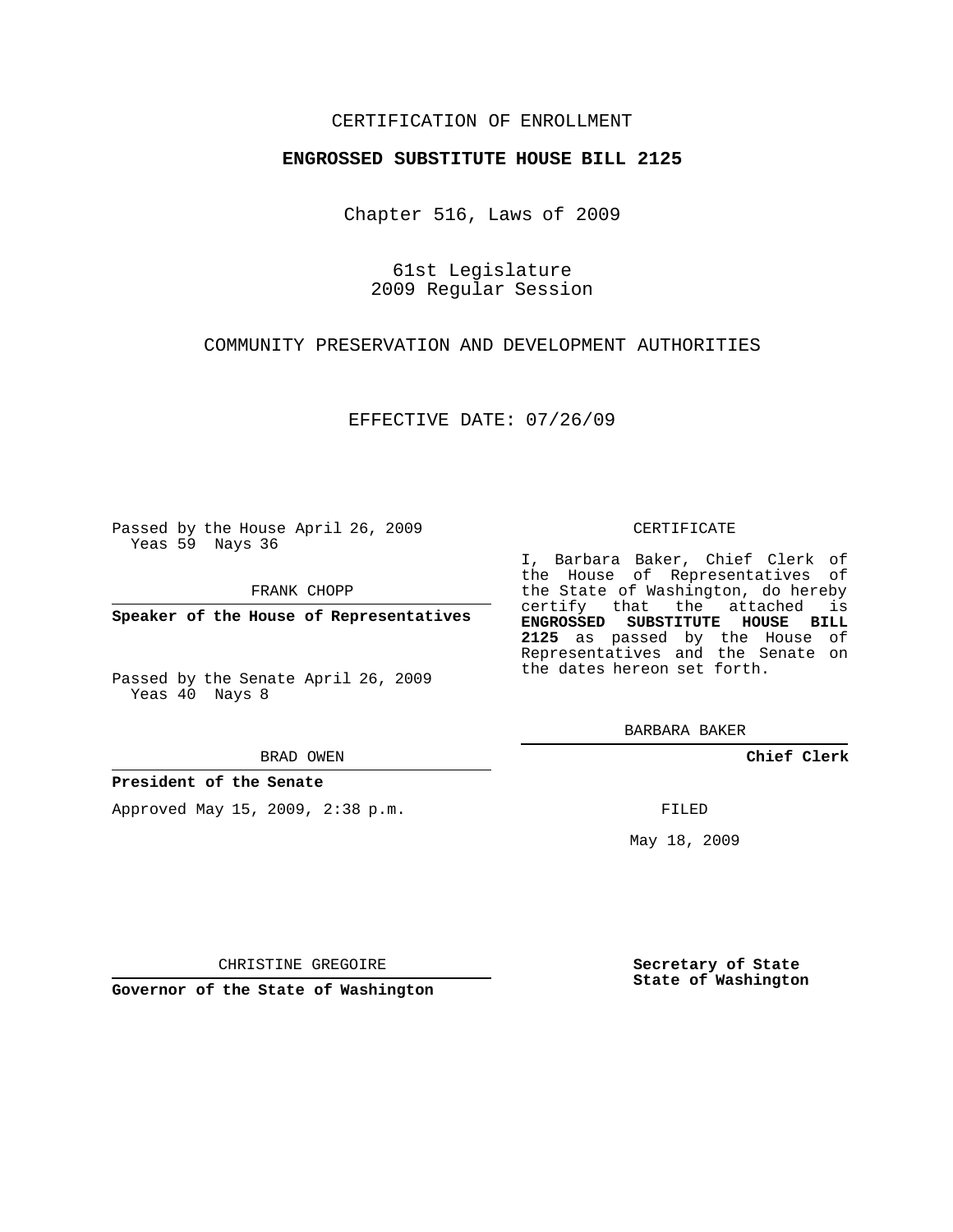# **ENGROSSED SUBSTITUTE HOUSE BILL 2125** \_\_\_\_\_\_\_\_\_\_\_\_\_\_\_\_\_\_\_\_\_\_\_\_\_\_\_\_\_\_\_\_\_\_\_\_\_\_\_\_\_\_\_\_\_

\_\_\_\_\_\_\_\_\_\_\_\_\_\_\_\_\_\_\_\_\_\_\_\_\_\_\_\_\_\_\_\_\_\_\_\_\_\_\_\_\_\_\_\_\_

AS AMENDED BY THE SENATE

Passed Legislature - 2009 Regular Session

**State of Washington 61st Legislature 2009 Regular Session By** House Community & Economic Development & Trade (originally sponsored by Representatives Santos and Kenney)

READ FIRST TIME 02/23/09.

 AN ACT Relating to community preservation and development authorities; and amending RCW 43.167.010, 43.167.020, and 43.167.030.

BE IT ENACTED BY THE LEGISLATURE OF THE STATE OF WASHINGTON:

 **Sec. 1.** RCW 43.167.010 and 2007 c 501 s 3 are each amended to read as follows:

 (1) The residents, property owners, employees, or business owners of an impacted community may propose formation of a community preservation and development authority. The proposal to form a community preservation and development authority must be presented in writing to the appropriate legislative committee in both the house of representatives and the senate. The proposal must contain proposed general geographic boundaries that will be used to define the community for the purposes of the authority. Proposals presented after January 1, 2008, must identify in its proposal one or more stable revenue sources that (a) have a nexus with the multiple publicly funded facilities that have adversely impacted the community, and (b) can be used to support future operating or capital projects that will be identified in the strategic plan required under RCW 43.167.030.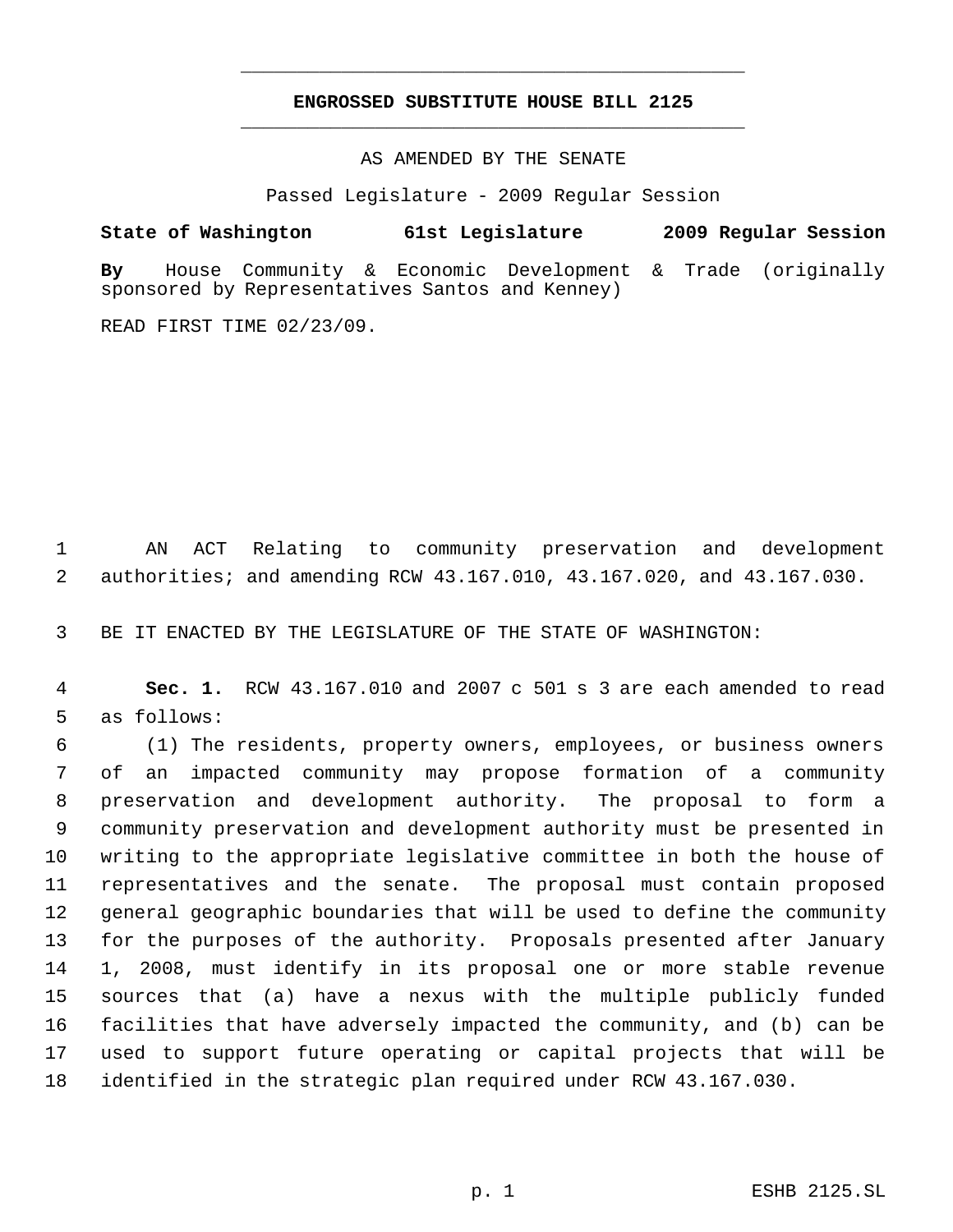(2) Formation of the community preservation and development authority is subject to legislative authorization by statute. The legislature must find that (a) the area within the proposal's geographic boundaries meets the definition of "impacted community" contained in section 2(4) of this act and (b) those persons that have brought forth the proposal are members of the community as defined in section 2(1) of this act and, if the authority were approved, would meet the definition of constituency contained in section 2(3) of this act. For proposals brought after January 1, 2008, the legislature must also find that the community has identified one or more stable revenue sources as required in subsection (1) of this section. The legislature may then act to authorize the establishment of the community preservation and development authority in law.

 (3) The affairs of a community preservation and development authority shall be managed by a board of directors, consisting of the following members:

 (a) Two members who own, operate, or represent businesses within the community;

(b) Two members who reside in the community;

 (c) Two members who are involved in providing nonprofit community or social services within the community;

22  $((\{e\})$  (d) Two members who are involved in the arts and entertainment within the community;

24  $((\{d\})$  (e) Two members with knowledge of the community's culture 25 and history; ((and

 $(26 \leftarrow \{e\})$ ) (f) One member who is involved in a nonprofit or public 27 planning organization that directly serves the impacted community; and 28 (g) Two representatives of the local legislative authority or

authorities, as ex officio members.

 (4) No member of the board shall hold office for more than four years. Board positions shall be numbered one through nine, and the terms staggered as follows:

 (a) Board members elected to positions one through five shall serve two-year terms, and if reelected, may serve no more than one additional two-year term.

 (b) Board members initially elected to positions six through 37 ((nine)) thirteen shall serve a three-year term only.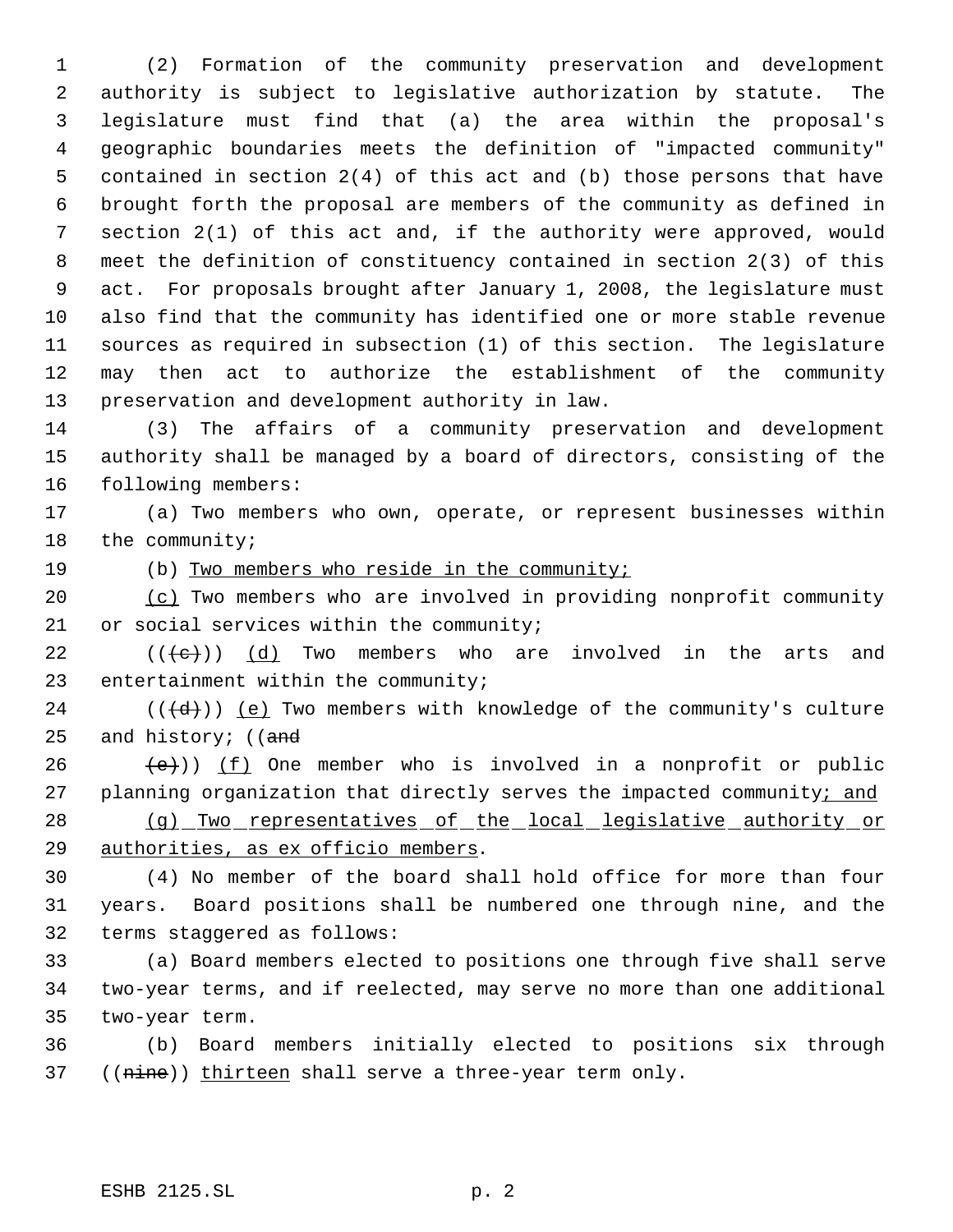(c) Board members elected to positions six through ((nine)) 2 thirteen after the initial three-year term shall serve two-year terms, and if reelected, may serve no more than one additional two-year term.

 (5) With respect to an authority's initial board of directors: The state legislative delegation and those proposing formation of the authority shall jointly establish a committee to develop a list of candidates to stand for election once the authority has received legislative approval as established in subsection (2) of this section. For the purpose of developing the list and identifying those persons who meet the criteria in subsection (3)(a) through (e) of this section, community shall mean the proposed geographic boundaries as set out in the proposal. The board of directors shall be elected by the constituency during a meeting convened for that purpose by the state legislative delegation.

 (6) With respect to subsequent elections of an authority's board of directors: A list of candidates shall be developed by the authority's existing board of directors and the election shall be held during the annual local town hall meeting as required in RCW 43.167.030.

 **Sec. 2.** RCW 43.167.020 and 2007 c 501 s 4 are each amended to read as follows:

 (1) A community preservation and development authority shall have the power to:

 (a) Accept gifts, grants, loans, or other aid from public or 24 private entities; ((and

25  $(b)$  Exercise such additional powers as may be authorized by law))

 (b) Employ and appoint such agents, attorneys, officers, and 27 employees as may be necessary to implement the purposes and duties of 28 an authority;

29 (c) Contract and enter into partnerships with individuals, 30 associations, corporations, and local, state, and federal governments;

(d) Buy, own, lease, and sell real and personal property;

(e) Hold in trust, improve, and develop land;

(f) Invest, deposit, and reinvest its funds;

(g) Incur debt in furtherance of its mission; and

 (h) Lend its funds, property, credit, or services for corporate purposes.

p. 3 ESHB 2125.SL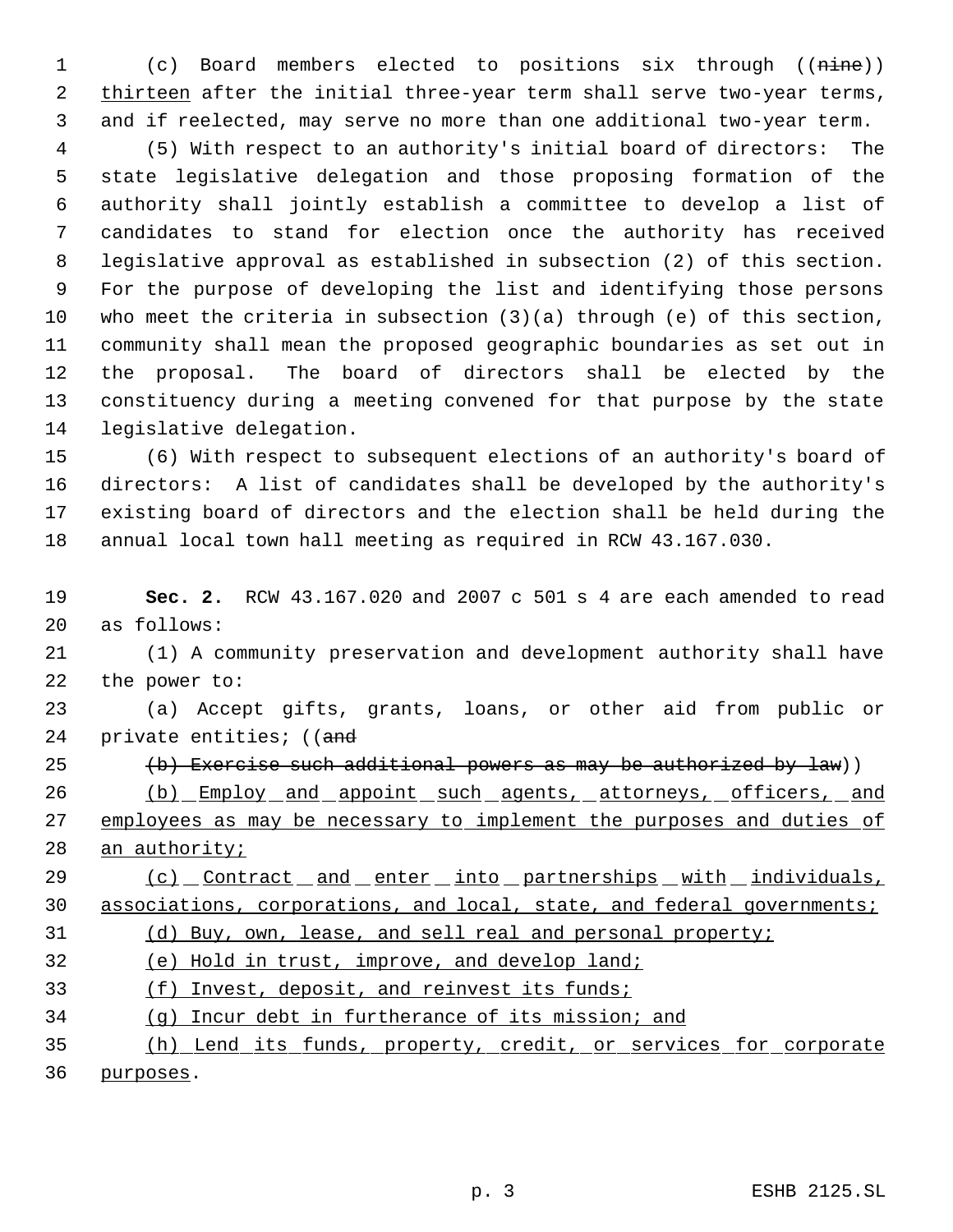1 (2) A community preservation and development authority ((shall 2 have)) has no power of eminent domain nor any power to levy taxes or special assessments.

 (3) A community preservation and development authority that accepts public funds under subsection (1)(a) of this section:

 (a) Is subject in all respects to Article VIII, section 5 or 7, as appropriate, of the state Constitution, and to RCW 42.17.128; and

 (b) May not use the funds to support or oppose a candidate, ballot proposition, political party, or political committee.

 **Sec. 3.** RCW 43.167.030 and 2007 c 501 s 5 are each amended to read as follows:

 A community preservation and development authority shall have the duty to:

 (1) Establish specific geographic boundaries for the authority within its bylaws based on the general geographic boundaries established in the proposal submitted and approved by the legislature;

 (2) Solicit input from members of its community and develop a 18 strategic preservation and development plan to restore and promote the health, safety, and economic well-being of the impacted community and to restore and preserve its cultural and historical identity;

 (3) Include within the strategic plan a prioritized list of projects identified and supported by the community, including capital 23 or operating components ((that-address-one-or-more-of-the-purposes 24 under section  $1(3)$  of this act));

 (4) Establish funding mechanisms to support projects and programs identified in the strategic plan including but not limited to grants and loans;

 (5) Use gifts, grants, loans, and other aid from public or private entities to carry out projects identified in the strategic plan including, but not limited to, those that: (a) Enhance public safety; (b) reduce community blight; and (c) provide ongoing mitigation of the adverse effects of multiple publicly funded projects on the impacted 33 community; and

(6) Demonstrate ongoing accountability for its actions by:

 (a) Reporting to the appropriate committees of the legislature, one year after formation and every biennium thereafter, on the authority's